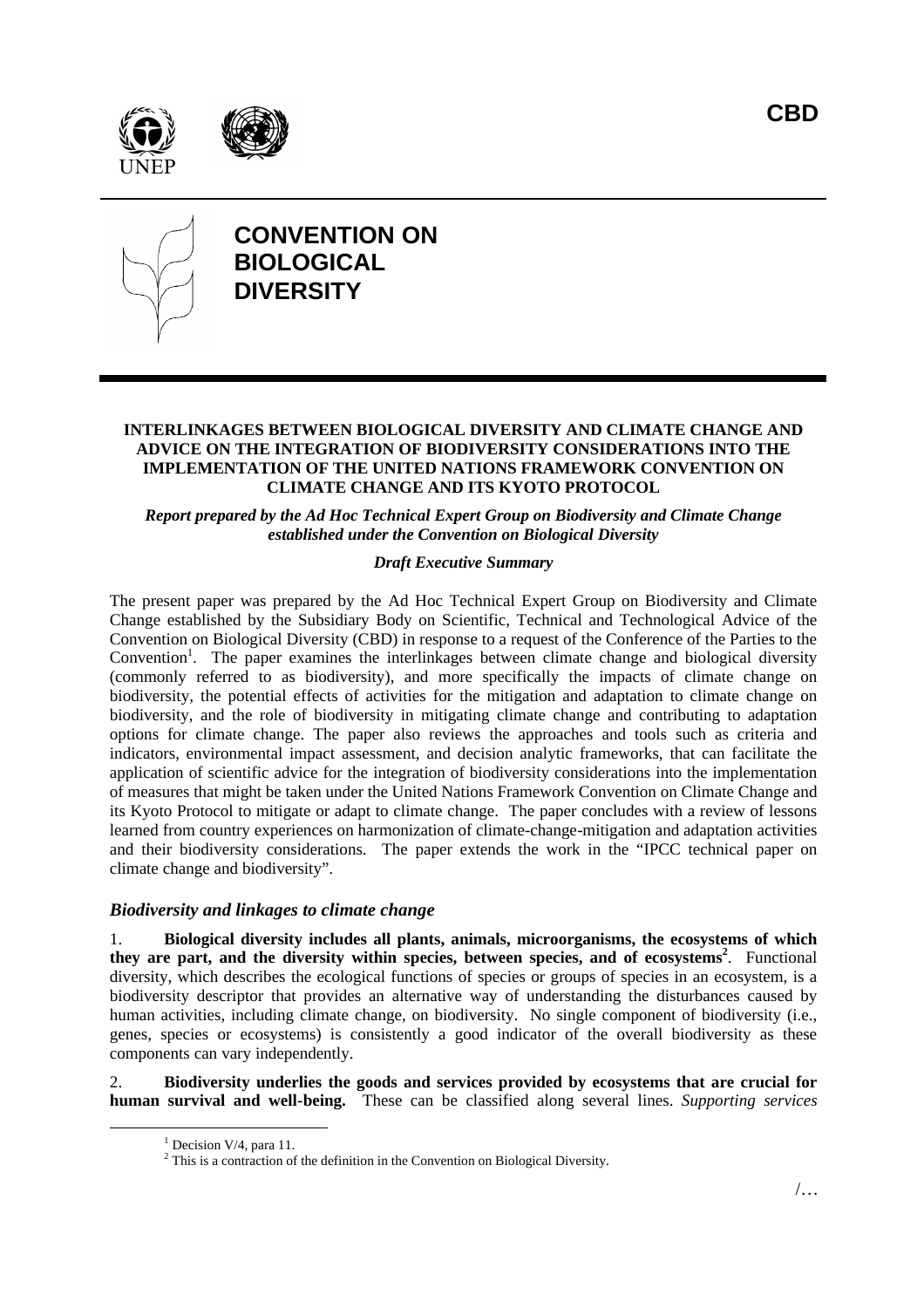maintain the conditions for life on Earth including, soil formation and retention, nutrient cycling, primary production; *regulating services* include regulation of air quality, climate, floods, soil erosion, water purification, waste treatment, pollination, and biological control of human, livestock and agriculture pests and diseases; *provisioning services* include providing food, fuelwood, fibre, biochemicals, natural medicines, pharmaceuticals, genetic resources, and fresh water; and *cultural services* provide nonmaterial benefits including cultural diversity and identity, spiritual and religious values, knowledge systems, educational values, inspiration, aesthetic values, social relations, sense of place, cultural heritage, recreation, communal and symbolic values.

3. **Ecosystem goods and services have significant economic value, even if some of these goods and most of the services are not traded by the market and carry no price tags to alert society to changes in their supply or in the condition of the ecosystems that generate them**. Many ecosystem services are largely unrecognized in their global importance or in the crucial role that they play in meeting needs in particular regions. For example, to date there have been no markets that recognize the important contribution of terrestrial and oceanic ecosystems and their biodiversity in absorbing at least half of the carbon that is currently emitted to the atmosphere from human activities, thereby slowing the rate of global climate change.

4. **Biodiversity is determined by the interaction of many factors that differ spatially and temporally.** Biodiversity is determined for example, by a) the mean climate and climate variability; b) the availability of resources and overall productivity of a site; c) the disturbance regime and occurrence of perturbations of cosmic (e.g. meteorites), tectonic, climatic, biological or anthropic origin; d) the original stock of biodiversity and dispersal opportunities or barriers; e) spatial heterogeneity of habitats; f) the intensity and interdependency of biotic interactions such as competition, predation, mutualism and symbiosis; and g) the intensity and kind of sexual reproduction and genetic recombination. Biodiversity at all levels is not static, as the dynamics of natural evolutionary and ecological processes induces a background rate of change.

5. **The current levels of human impact on biodiversity are unprecedented, affecting the planet as a whole, and causing large-scale loss of biodiversity**. Current rates and magnitude of species extinction, related to human activities, far exceed normal background rates. Human activities have already resulted in loss of biodiversity and thus may have affected goods and services crucial for human well-being. The main indirect human drivers (underlying causes) include: demographic; economic; sociopolitical; scientific and technological; and cultural and religious factors. The main direct human drivers (proximate causes or pressures) include: changes in local land use and land cover (the major historical change in land use has been the global increase in lands dedicated to agriculture and grazing); species introductions or removals; external inputs (e.g., fertilizers and pesticides); harvesting; air and water pollution; and climate change. The rate and magnitude of climate change induced by increased greenhouse gases emissions has and will continue to affect biodiversity either directly or in combination with the drivers mentioned above, and might outweigh them in the future.

6. **Past changes in the global climate resulted in major shifts in species ranges and marked reorganization of biological communities, landscapes, and biomes**. The present global biota was affected by fluctuating Pleistocene (last 1.8 million years) concentrations of atmospheric carbon dioxide, temperature, and precipitation, and coped through evolutionary changes, species plasticity, range movements, and/or the ability to survive in small patches of favourable habitat (refugia). These changes, which resulted in major shifts in species ranges and marked reorganization of biological communities, landscapes, and biomes, occurred in a landscape that was not as fragmented as today, and with little or no pressures from human activities. Anthropogenic habitat fragmentation has confined many species to relatively small areas within their previous ranges, with reduced genetic variability. Warming beyond the ceiling of temperatures reached during the Pleistocene will stress ecosystems and their biodiversity far beyond the levels imposed by the global climatic change that occurred in the recent evolutionary past.

7. **For a given ecosystem, functionally diverse communities are likely to be better able to adapt to climate change and climate variability than impoverished ones.** In addition, high genetic diversity within species appears to increase their long-term persistence. It must be stressed, however, that the effect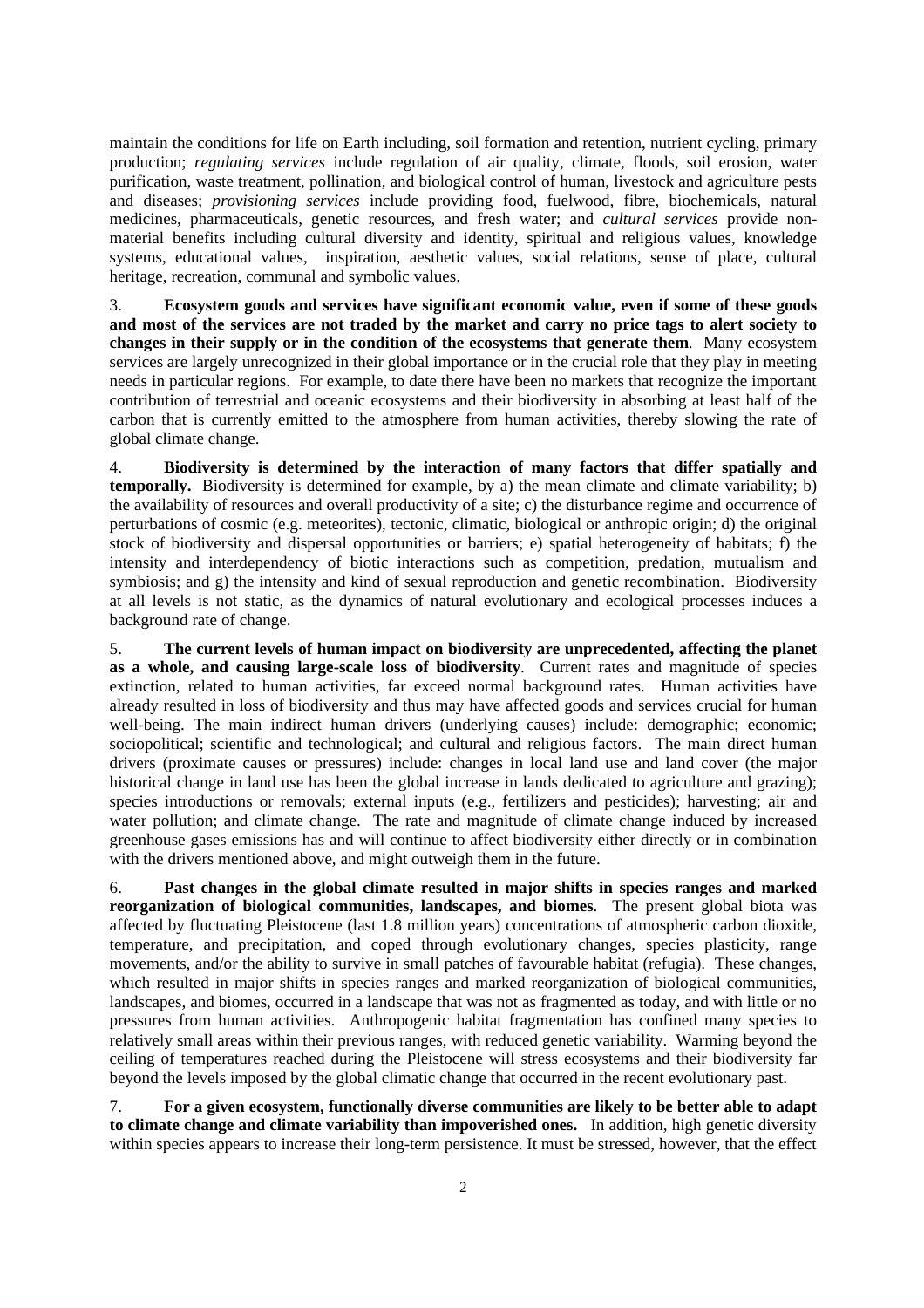of the nature and magnitude of genetic and species diversity on certain ecosystem processes is still poorly known. The ability of ecosystems to either resist or return to their former state following disturbance may also depend on given levels of functional diversity. This can have important implications for the design of activities aimed at mitigating and adapting to climate change. Therefore, conservation of genotypes, species and functional types, along with the reduction of habitat loss, fragmentation and degradation, may promote the long-term persistence of ecosystems and the provision of ecosystem goods and services.

#### *Climate change and biodiversity: observed and projected impacts*

8. **Changes in climate over the last few decades of the 20th century have already affected biodiversity.** The observed changes in the climate system (e.g., increased atmospheric concentrations of carbon dioxide, increased land and ocean temperatures, changes in precipitation and sea level rise), particularly the warmer regional temperatures, have affected the timing of reproduction of animals and plants and/or migration of animals, the length of the growing season, species distributions and population sizes, and the frequency of pest and disease outbreaks.

9. Projected changes in climate during the 21st century will occur faster than in at least the past 10,000 years and combined with land use change and exotic/alien species spread, are likely to limit both the capability of species to migrate and the ability of species to persist in fragmented habitats. The projected impacts due to changes in mean climate, extreme climatic events and climate variability include:

(a) **The climatic range of many species will move poleward or upward in elevation from their current locations.** Species will be affected differently by climate change; some will migrate through fragmented landscapes whilst others may not be able to do so.

(b) **Many species that are already vulnerable are likely to become extinct.** Species with limited climatic ranges and/or with limited geographical opportunities (e.g., mountain top species, species on islands, peninsulas (Cape Flora)), species with restricted habitat requirements and/or small populations are typically the most vulnerable.

(c) **Changes in the frequency, intensity, extent, and locations of climatically and nonclimatically induced disturbances will affect how and at what rate the existing ecosystems will be replaced by new plant and animal assemblages**. Species in an ecosystem are unlikely to all migrate at the same rates; long-lived species will persist longer in their original habitats leading to new plant and animal assemblages.Many ecosystems will be dominated by opportunistic, 'weedy' species, i.e., species well adapted to dispersal and rapid establishment, especially if the frequency and intensity of disturbance is high.

(d) **Some ecosystems are particularly vulnerable to climate change**, such as coral reefs, mangroves, high mountain ecosystems, remnant native grasslands and ecosystems overlying permafrost. Some ecosystems will often be slow to show evidence of change, e.g., those dominated by long-lived species (e.g., long-lived trees), whilst others, e.g. coral reefs, will show rapid response.

10. **Net primary productivity of many species (including crop species) will increase due to the elevated concentrations of atmospheric carbon dioxide, however, there may be losses in net ecosystem and biome productivity.** The changes in the net primary productivity will result in changes in the composition and functioning of ecosystems. Losses in net ecosystem and biome productivity can occur e.g., in some forests, at least when significant ecosystem disruption occurs (e.g., loss of dominant species or a high proportion of species due to changes in the disturbances, such as wildfires, pest and disease outbreaks)

11. **The livelihood of many indigenous and local communities, in particular, will be adversely affected** if climate and land-use change lead to losses in biodiversity. These communities are directly dependent on the products and services provided by the terrestrial, coastal and marine ecosystems, which they inhabit.

12. **Changes in biodiversity at ecosystem and landscape scale, in response to climate change and other pressures (e.g., deforestation and changes in forest fires, introduction of invasive species),**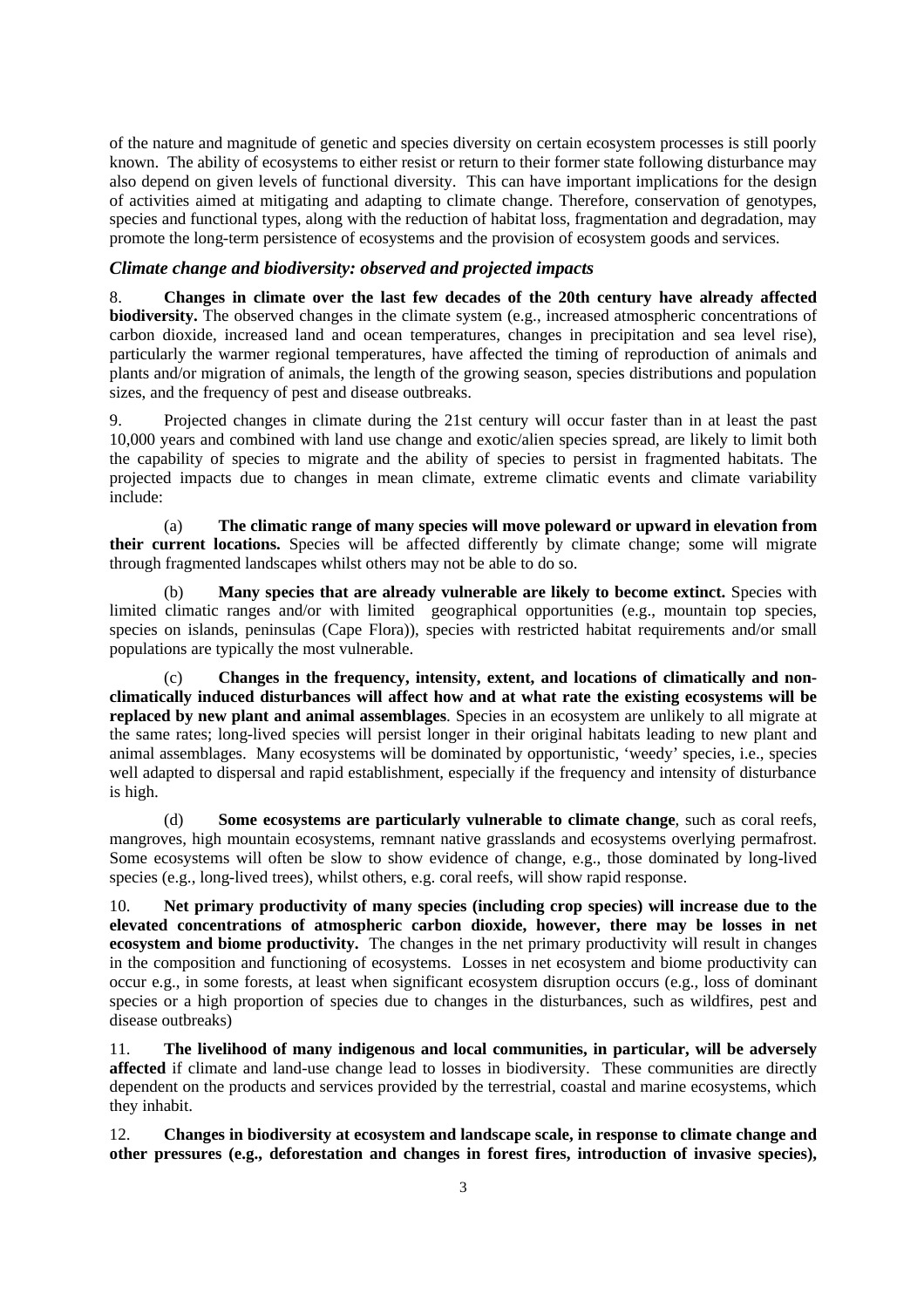**would further affect global and regional climate** through changes in the uptake and release of greenhouse gases and changes in albedo and evapotranspiration. Similarly, changes in biological communities in the upper ocean could alter the uptake of carbon dioxide by the ocean or the release of precursors for cloud condensation nuclei causing either positive or negative feedbacks on climate change.

#### *Climate change mitigation and adaptation options: links to, and impacts on, biodiversity*

13. **Terrestrial and oceanic ecosystems play a significant role in the global carbon cycle and their proper management can make a significant contribution to reducing the build up of greenhouse gases in the atmosphere.** Each year about 60 gigatons<sup>3</sup> (Gt) of carbon (C) are taken up and released by terrestrial ecosystems and about another 90 Gt C are taken up and released by ocean systems. These natural fluxes are large compared to the approximately 6.3 Gt C currently being emitted from fossil fuels and industrial processes, and about 1.6 Gt C per year from deforestation, predominantly in the tropics. Terrestrial ecosystems appear to be storing about 3 Gt C each year and the oceans another about 1.7 Gt. The result is a net build up of 3.2 Gt of atmospheric C per year.

14. **There are significant opportunities for mitigating climate change, and for adapting to climate change, while enhancing the conservation of biodiversity.** Mitigation involves reducing the greenhouse gas emissions from energy and biological sources or enhancing the sinks of greenhouse gases. Adaptation is comprised of activities that reduce a system's (human and natural) vulnerability to climate change. Carbon mitigation and adaptation options that take into account environmental (including biodiversity), social and economic considerations, offer the greatest potential for positive synergistic impacts.

15. **The ecosystem approach of the Convention on Biological Diversity provides a flexible management framework to address climate change mitigation and adaptation activities in a broad perspective.** This holistic framework considers multiple temporal and spatial scales and can help to balance ecological, economic, and social considerations in projects, programmes, and policies related to climate change mitigation and adaptation. "Adaptive management", which allows for the re-evaluation of results through time and alterations in management strategies and regulations to achieve goals, is an integral part of the ecosystem approach.

16. **Land-use, land-use change and forestry activities can play an important role in reducing net greenhouse gas emissions to the atmosphere.** Biological mitigation of greenhouse gases through land use, land-use change and forestry (LULUCF) activities can occur by three strategies: (a) conservation of existing carbon pools, i.e., avoiding deforestation (b) sequestration by increasing the size of carbon pools, e.g., through afforestation and reforestation, and (c) substitution of fossil fuel energy by use of modern biomass. The estimated upper limit of the global potential of biological mitigation options (a and b) through afforestation, reforestation, avoided deforestation, and agriculture, grazing land, and forest management is on the order of 100 Gt C (cumulative) by the year 2050, equivalent to about 10–20% of projected fossil-fuel emissions during that period<sup>4</sup>, although there are substantial uncertainties associated with this estimate. The largest biological potential is projected to be in subtropical and tropical regions. When LULUCF activities are used to offset emissions from fossil fuels, there is a net shift of carbon from fossil storage to more labile storage—but potentially long term—in terrestrial ecosystems.

17. **Within the context of the Kyoto Protocol, additionality, leakage, permanence, and uncertainties, are important concepts for carbon storage in relation with the implementation of mitigation activities.** A project credited under the Clean Development Mechanism is additional only if it would not have occurred without the stimulus of the Mechanism and if it removes more greenhouse gases from the atmosphere than would have occurred without the project. Leakage refers to the situation where activities related to carbon sequestration or conservation of existing carbon pools triggers an activity in another location, which leads in turn, to carbon emissions. Permanence refers to the longevity and stability of soil and vegetation carbon pools, given that they will undergo various management regimes

 $3$  1 gigaton equals  $10^9$  tons

<sup>4</sup> The emission of carbon from the combustion of fossil fuels is projected to increase from the current level of 6.3Gt C per year to between 10 and 25 Gt C per year.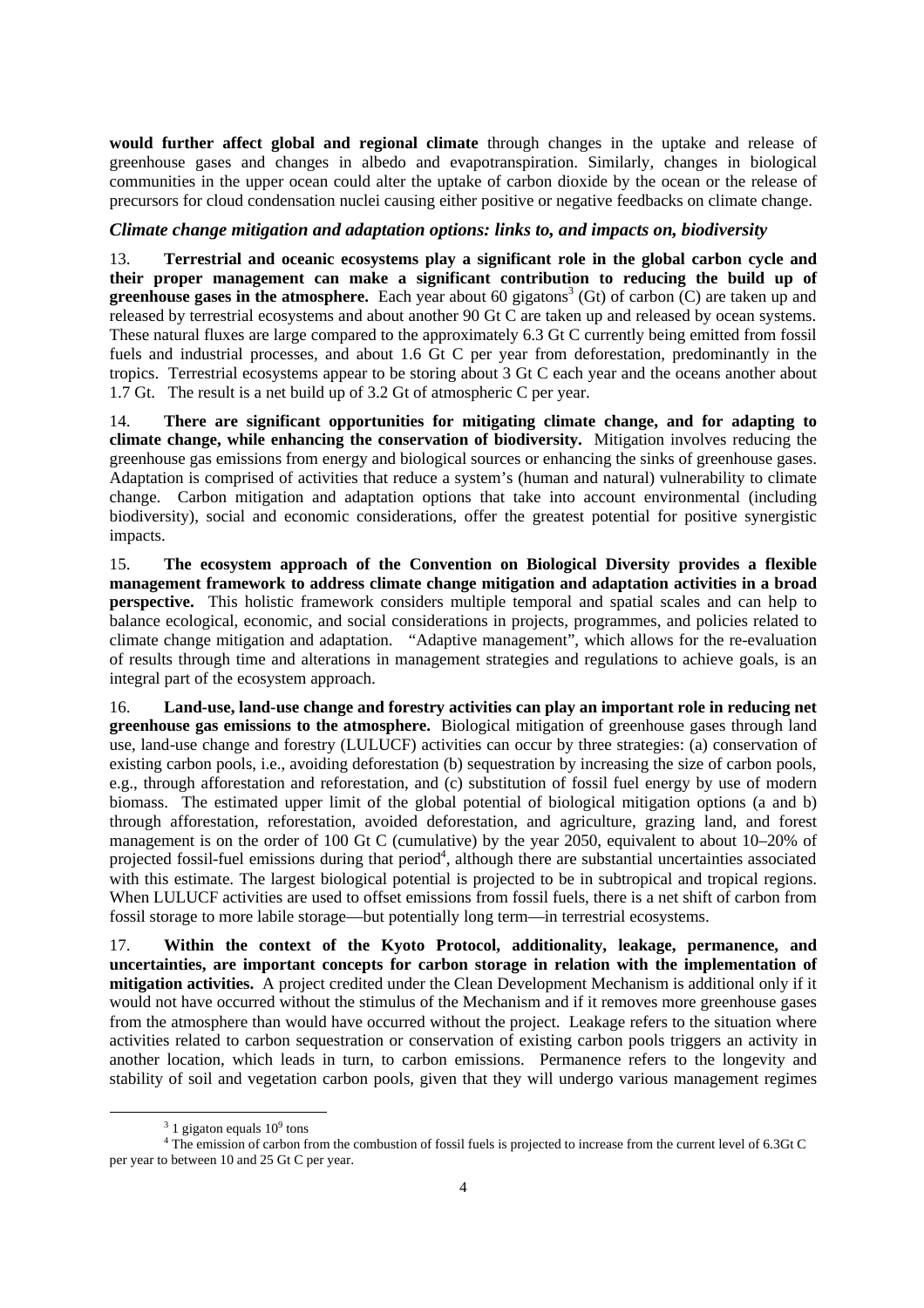and be subjected to an array of natural disturbances. Uncertainties result from lack of information or disagreement about what is known or even knowable.

18. **Afforestation<sup>5</sup> and reforestation<sup>6</sup> can have positive, neutral, or negative impacts on biodiversity depending on the ecosystem being replaced, management options applied, and the spatial and temporal scales.** The value of a planted forest to biodiversity will depend to a large degree on what was previously on the site and also on the landscape context in which it occurs. The reforestation of degraded lands will often produce the greatest benefits to biodiversity but can also provide the greatest challenges to forest management. Afforestation and reforestation activities that pay attention to species selection and site location, can promote the return, survival, and expansion of native plant and animal populations. In contrast, clearing native forests and replacing them with a monoculture forest of exotics would clearly have a negative effect on biodiversity.

19. **Short rotation plantations will not sequester and maintain carbon as much as long rotation plantations in which vegetation and soil carbon is allowed to accumulate.** Loss of soil carbon occurs for several years following harvesting and replanting due to the exposure of soil, increased leaching and runoff and reduced inputs from litter. Short rotation forests, with their simpler structure, foster lower species richness than longer lived forests. However, products from short rotation plantations may alleviate the pressure to harvest or deforest longer-lived or primary forests.

20. **Plantations of native tree species will usually support more biodiversity than exotic species and plantations of mixed tree species will usually support more biodiversity than monocultures, but plantations of exotic species can contribute to biodiversity conservation when appropriately** situated in the landscape. Tree plantations may be designed to allow for the colonization and establishment of diverse under-storey plant communities by providing shade and by ameliorating microclimates. Specific sites may make better candidates for implementing such activities than others, based on past and present uses, and the local or regional importance of their associated biodiversity, and proximity to other forests across a landscape. Involvement of local and indigenous communities in the design and the benefits to be achieved from a plantation may contribute to local support for a project and hence contribute to its longevity. Plantations may contribute to the dispersal capability of some species among habitat patches on a formerly fragmented landscape. Even plantations of a single species can confer some benefits to local biodiversity, especially if they incorporate features such as allowing canopy gaps, retaining some dead wood components, and providing landscape connectivity.

21. **Slowing deforestation and forest degradation can provide substantial biodiversity benefits in addition to mitigating greenhouse gas emissions and preserving ecological services.** In temperate regions, deforestation mainly occurred, when it did, several decades to centuries ago. In recent decades, deforestation has been most prevalent in the tropics. Since the remaining primary tropical forests are estimated to contain 50–70 percent of all terrestrial plant and animal species, they are of great importance in the conservation of biodiversity. Tropical deforestation and degradation of all types of forests remain major causes of global biodiversity loss. Any project that slows deforestation or forest degradation will help to conserve biodiversity. Projects in threatened/vulnerable forests that are unusually species-rich, globally rare, or unique to that region can provide the greatest immediate biodiversity benefits. Projects that protect forests from land conversion or degradation in key watersheds have potential to substantially slow soil erosion, protect water resources, and conserve biodiversity.

22. **Forest protection through avoided deforestation may have either positive or negative social impacts**. The possible conflicts between the protection of forested ecosystems and ancillary negative effects, restrictions on the activities of local populations, reduced income, and/or reduced products from these forests, can be minimized by appropriate stand and landscape management, as well as using environmental and social assessments.

23. **Most of the world's forests are managed, hence improved management can enhance carbon uptake or minimize carbon losses and conserve biodiversity.** Humans manage most forests for

<sup>&</sup>lt;sup>5</sup> Afforestation requires planting trees on land that has not contained a forest for over 50 years

<sup>6</sup> Reforestation requires planting trees on land that was not forested in 1990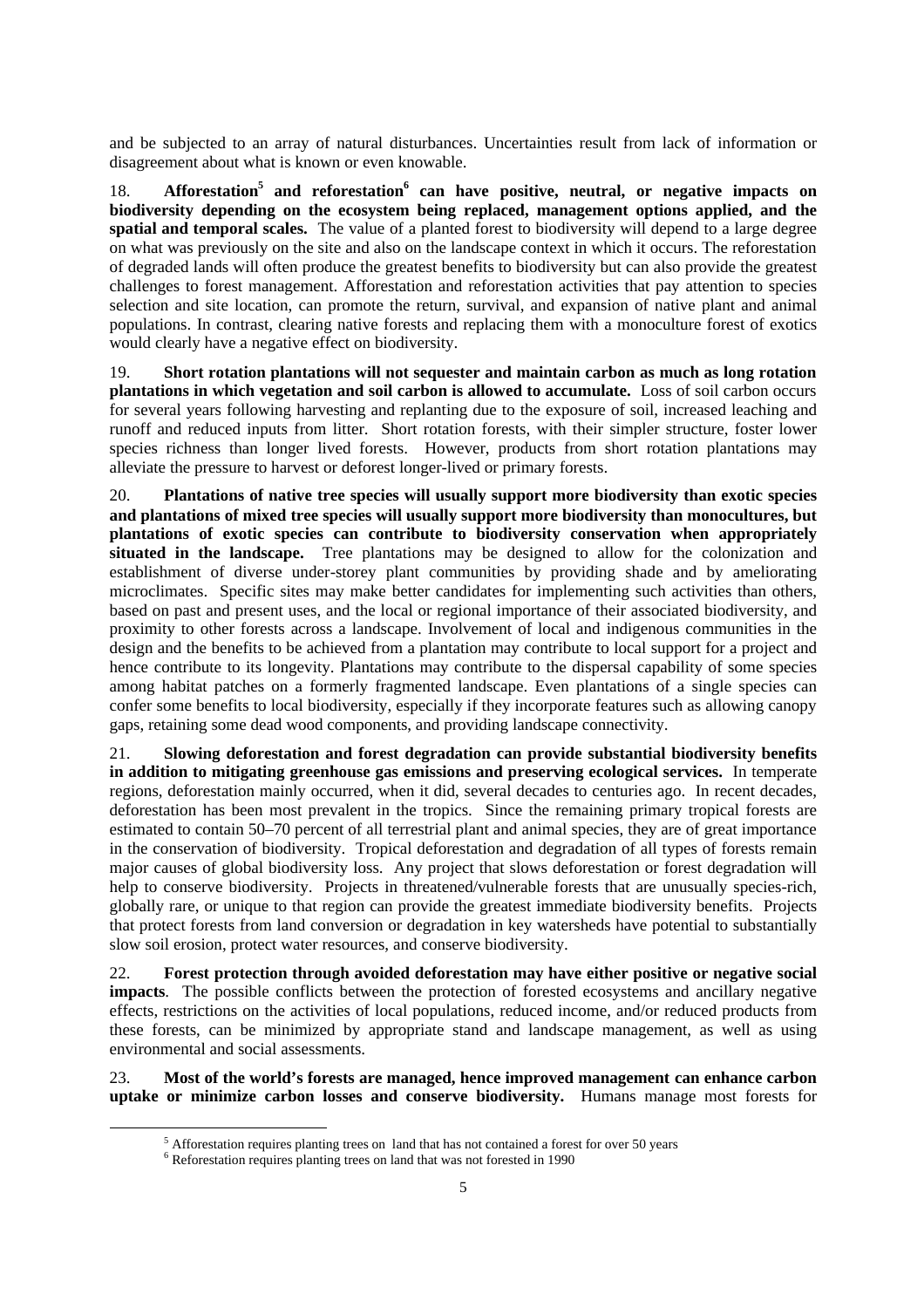conservation purposes and to produce goods and services. Forest ecosystems are extremely varied and the positive or negative impact of any forest management operation will differ according to soil, climate, and site history, including disturbance regimes (such as fire). Because forests are enormous repositories of terrestrial biodiversity at all levels of organization (genetic, species, population, and ecosystem), improved management activities have the potential to positively affect biodiversity. Forestry practices that enhance biodiversity in managed stands and have a positive influence on carbon retention within forests include: increasing rotation length, low intensity harvesting, leaving woody debris, post-harvest silviculture to restore the local forest types, paying attention to landscape structure, and harvesting that emulates natural disturbance regimes. Management that maintains natural fire regime will usually maintain biodiversity and carbon storage.

24. **Agroforestry systems have substantial potential to sequester carbon and can reduce soil erosion, moderate climate extremes on crops, improve water quality, and provide goods and services to local people.** Agroforestry incorporates trees and shrubs into agricultural lands to achieve conservation and economic goals, while keeping the land in production agriculture. The potential to sequester carbon globally is very high due to the extensive agricultural land base in many countries. Agroforestry can greatly increase biodiversity, especially in landscapes dominated by annual crops or on lands that have been degraded. Agroforestry plantings can be used to functionally link forest fragments and other critical habitat as part of a broad landscape management strategy.

25. **There are a large number of agricultural management activities (e.g., conservation tillage, erosion control practices, and irrigation) that will sequester carbon in soils, and which may have positive or negative effects on biodiversity, depending on the practice and the context in which they are applied.** Conservation tillage denotes a wide range of tillage practices, including chisel-plow, ridgetill, strip-till, mulch-till, and no-till that can allow for the accumulation of soil organic carbon and provide beneficial conditions for soil fauna. The use of erosion control practices, which include water conservation structures, vegetative strips used as filters for riparian zone management, and agroforestry shelterbelts for wind erosion control can reduce the displacement of soil organic carbon and provide opportunities to increase biodiversity. The use of irrigation can increase crop production, but has the potential to degrade water resources and aquatic ecosystems. Where feasible, it is important to include farmer-centred participatory approaches and consideration of local or indigenous knowledge and technologies, promote cycling and use of organic materials in low-input farming systems, and use a diverse array of locally adapted crop varieties.

26. **Improved management of grasslands (e.g., grazing management, protected grasslands and areas set-aside, grassland productivity improvements, and fire management) can enhance carbon storage in soils and vegetation, while conserving biodiversity.** The productivity, and thus the potential for carbon sequestration of many pastoral lands is restricted mainly by availability of water, nitrogen and other nutrients, and the unsuitability of some native species to high-intensity grazing by livestock. Introduction of nitrogen-fixing legumes and high-productivity grasses or additions of fertilizer can increase biomass production and soil carbon pools, but can decrease biodiversity. Introduction of exotic nitrogen fixers poses the risk of them becoming invasive. Irrespective of whether a grazing land is intensively managed or strictly protected, carbon accumulation can be enhanced through improvement practices, especially if native species are properly managed to enhance the biodiversity associated with the system.

27. **Avoiding degradation of peatlands and mires is a beneficial mitigation option.** Peatlands and mires contain large stores of carbon, however, in recent decades, anthropogenic drainage and climate change has changed peatlands from a global carbon sink to a global carbon source. Draining peatlands for afforestation and reforestation activities may not lead to a net carbon uptake and in the short term would lead to carbon emissions.

28. **Revegetation activities that increase plant cover on eroded, severely degraded, or otherwise disturbed lands have a high potential to increase carbon sequestration and enhance biodiversity.**  Sequestration rates will depend on various factors, including revegetation method, plant selection, soil characteristics and site preparation, and climate. Soils of eroded or degraded sites generally have low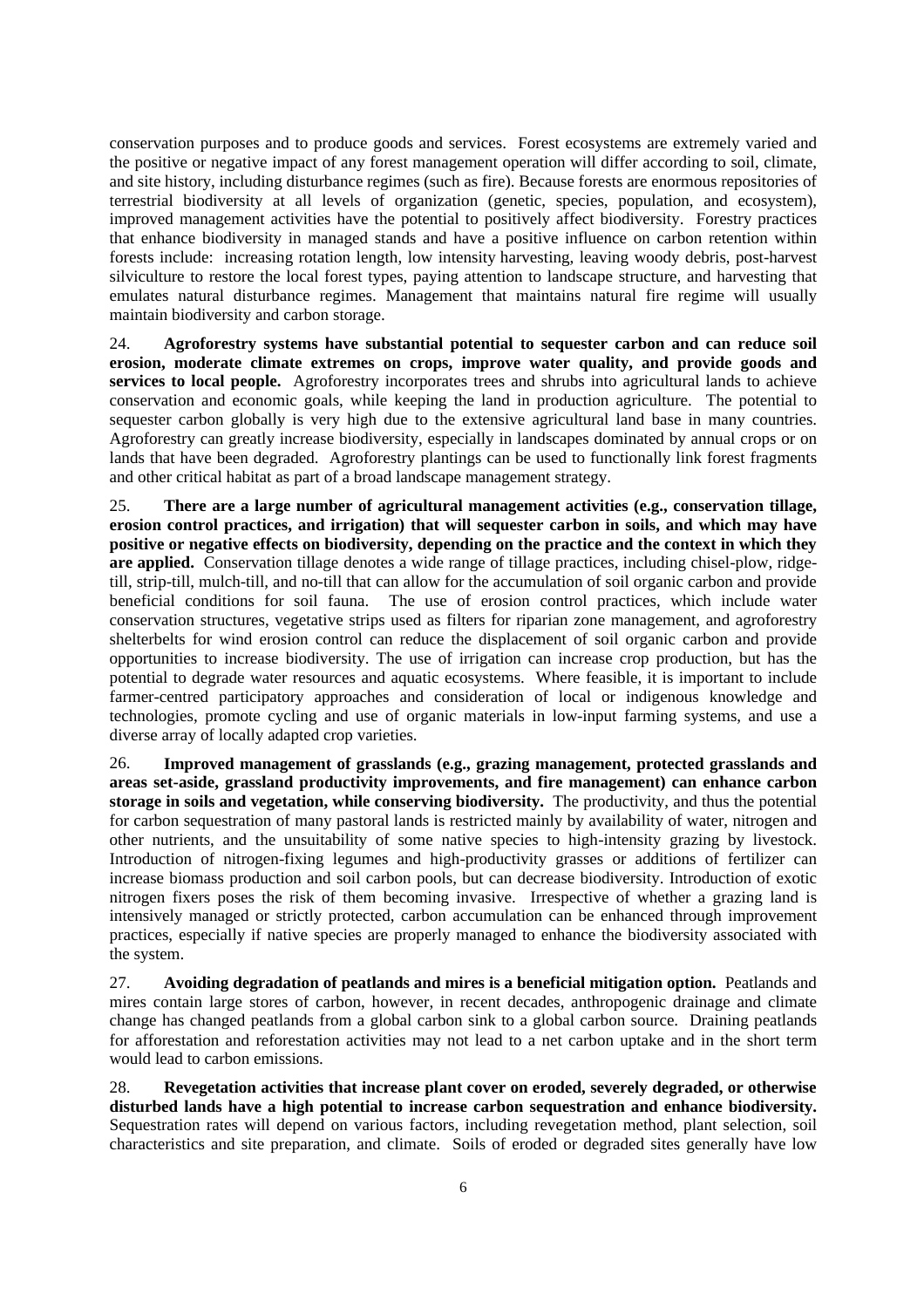carbon levels and therefore a high potential to accumulate carbon; however, revegetation of these types of such sites will pose technical challenges. An important consideration is to match the plant species to the site conditions and to consider which key ecological functions need to be restored. Biodiversity can be improved if revegetation aids recruitment of native species over time or if it prevents further degradation and protects neighboring ecosystems. On some degraded sites, the use of exotic species and fertilizers may provide the best opportunity for reestablishing vegetation. However, care should be exercised to avoid situations where exotics that have invasive characteristics end up colonizing neighbouring native habitats, thereby altering plant communities and ecosystem processes.

29. **Marine ecosystems may offer mitigation opportunities, but the potential implications for ecosystem function and biodiversity are not well understood.** Oceans are substantial reservoirs of carbon with approximately 50 times more carbon than is presently in the atmosphere. There have been suggestions to fertilize the ocean to promote greater biomass production and thereby sequester carbon and to mechanically store carbon deep in the ocean. However, the potential for either of these approaches to be effective for carbon storage is poorly understood and their potentially large negative impacts on ocean and marine ecosystems and their associated biodiversity are unknown.

30. **Bio-energy plantations provide the potential to substitute fossil fuel energy with biomass fuels but may have adverse impacts on biodiversity if they replace ecosystems with higher biodiversity.** However, bio-energy plantations on degraded lands or abandoned agricultural sites could benefit biodiversity.

31. **Renewable energy sources (crop waste, solar- and wind-power) may have positive or negative effects on biodiversity depending upon site selection and management practices.**  Replacement of fuelwood by crop waste, the use of more efficient wood stoves and solar energy and improved techniques to produce charcoal can also take pressure from forests, woodlots, and hedgerows. Most studies have demonstrated low rates of bird collision with windmills, but the mortality may be significant for rare species. Proper site selection and a case-by-case evaluation of the implications of windmills on wildlife and ecosystem goods and services can avoid or minimize negative impacts.

32. **Hydropower has been promoted as a technology with significant potential to mitigate climate change by reducing the greenhouse gas intensity of energy production but has potential adverse effects on biodiversity.** In some cases, emissions of carbon dioxide and methane caused by dams and reservoirs may be a limiting factor on the use of hydropower to mitigate climate change. Large-scale hydropower development can also have other high environmental and social costs such as loss of biodiversity and land, disruption of migratory pathways and displacement of local communities. The ecosystem impacts of specific hydropower projects vary widely and may be minimized depending on factors including type and condition of pre-dam ecosystems, type and operation of the dam (e.g., waterflow management), and the depth, area, and length of the reservoir. Run of the river hydropower and small dams have generally less impact on biodiversity than large dams, but the cumulative effects of many small units should be taken into account.

33. **Adaptation is necessary not only for the projected changes in climate but also because climate change is already affecting many ecosystems.** Adaptation activities can have negative or positive impacts on biodiversity, but positive effects may generally be achieved through: maintaining and restoring native ecosystems; protecting and enhancing ecosystem services; actively preventing and controlling invasive alien species; managing habitats for rare, threatened, and endangered species; developing agroforestry systems at transition zones; paying attention to traditional knowledge; and monitoring results and changing management regimes accordingly. Adaptation activities that can be beneficial to biodiversity include the establishment of a mosaic of interconnected terrestrial, freshwater and marine multiple-use reserve protected areas designed to take into account projected changes in climate, and integrated land- and water-management activities that reduce non-climate pressure on the biodiversity and hence make the system less vulnerable to changes in climate. Adaptation activities can also threaten biodiversity either directly—through the destruction of habitats, e.g., building sea walls, thus affecting coastal ecosystems, or indirectly—through the introduction of new species or changed management practices, e.g., mariculture or aquaculture.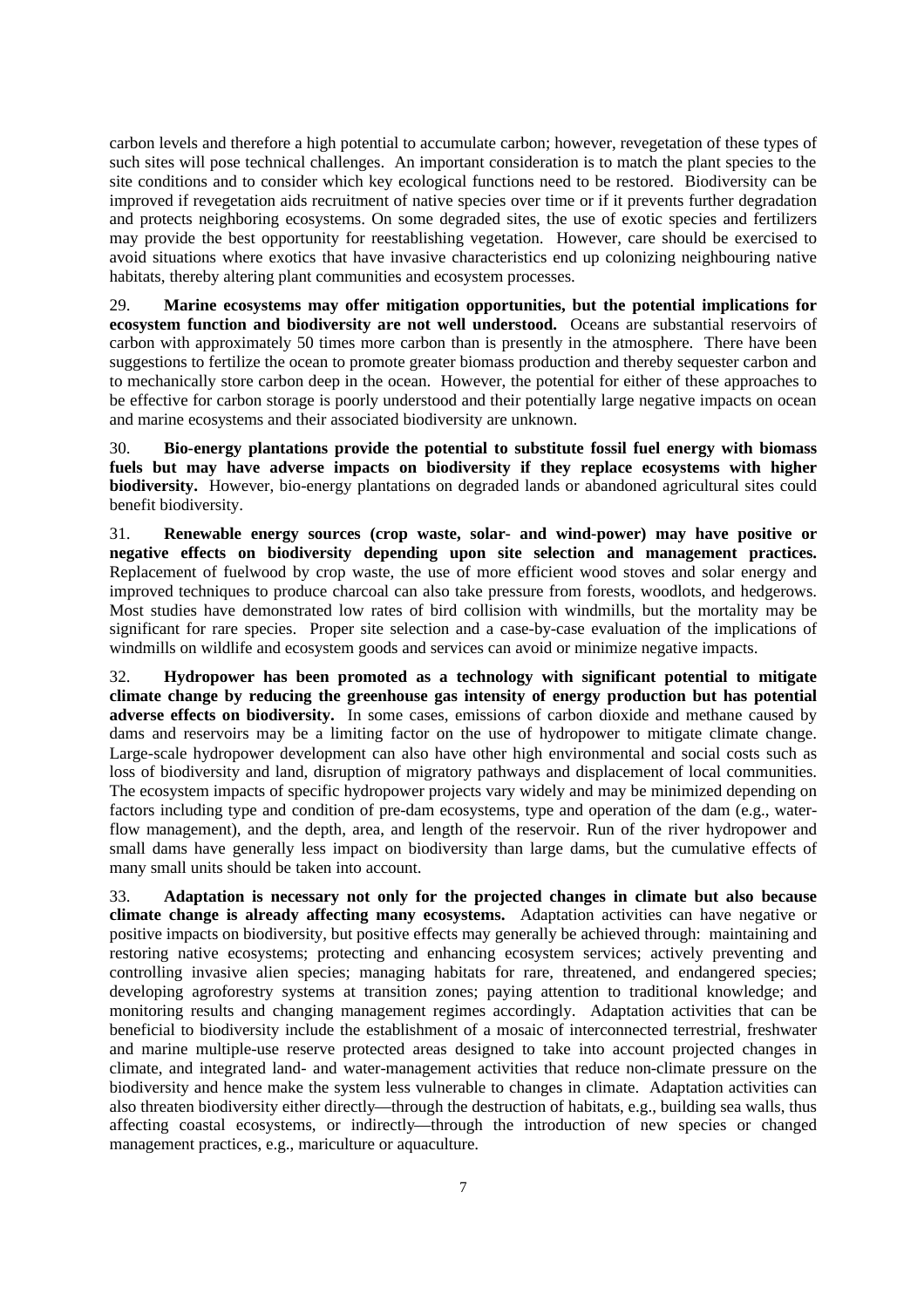34. **Conservation of ecosystem structure and function is an important climate change adaptation strategy because species and genetic rich ecosystems have a greater potential to adapt to climate change.** While some natural pest-control, pollination, soil-stabilization, flood-control, waterpurification and seed-dispersal services can be replaced when damaged or destroyed by climate change, technical alternatives may be costly and therefore not feasible to apply in many situations. Therefore, conserving biodiversity (e.g., genetic diversity of food crops, trees, and livestock races) means that options are kept open to adapt human societies better to climate change.

#### *Approaches for supporting planning, decision making and public discussions*

35. **There is a clear opportunity to implement mutually beneficial activities (policies and projects) that take advantage of the synergies between the United Nations Framework Convention on Climate Change and its Kyoto Protocol, the Convention on Biological Diversity and broader national development objectives.** These opportunities are rarely being realized due to a lack of national coordination among sectoral agencies to design policy measures that exploit potential synergies between national economic development objectives and environmentally focused projects and policies. In addition, there is a lack of coordination among the multilateral environmental agreements, specifically among the mitigation and adaptation activities undertaken by Parties to the UNFCCC and its Kyoto Protocol, and activities to conserve and sustainably manage ecosystems undertaken by Parties to the Convention on Biological Diversity.

36. **Experience shows that transparent and participatory decision-making processes involving all relevant stakeholders, integrated into project or policy design from the beginning, can enhance the probability of long-term success.** Decisions are value-laden and combine political and technocratic elements. Ideally, they should combine problem identification and analysis, policy-option identification, policy choice, policy implementation, and monitoring and evaluation in an iterative fashion. Decisionmaking processes and institutions operate at a range of spatial scales from the village community to the global level.

37. **A range of tools and processes are available to assess the economic, environmental and social implications of different climate-change-mitigation and adaptation activities (projects and policies) within the broader context of sustainable development.** Environmental impact assessments (EIAs) and strategic environmental assessments (SEAs) are processes that can incorporate a range of tools and methods including decision analytical frameworks, valuation techniques, and criteria and indicators.

38. **Environmental impact assessments and strategic environmental assessments can be integrated into the design of climate change mitigation and adaptation projects and policies to assist planners, decision-makers and all stakeholders to identify and mitigate potentially harmful environmental and social impacts and enhance the likelihood of positive benefits such as carbon storage, biodiversity conservation and improved livelihoods.** EIAs and SEAs can be used to assess the environmental and social implications of different energy and land-use, land-use change and forestry (LULUCF) projects and policies undertaken by Parties to the UNFCCC and the Convention on Biological Diversity and to choose among them. While the Convention on Biological Diversity explicitly encourages the use of EIA and SEA tools as a means to achieve its objectives there is no respective reference to them in the UNFCCC or its Kyoto Protocol. The operational rules for the Kyoto Protocol included in the Marrakech Accords only stipulate that participants in the clean development mechanism (CDM) and in some cases joint implementation (JI) projects have to carry out an EIA in accordance with the requirements of the host Party if, after a preliminary analysis, they or host countries consider the environmental impacts of the project activities significant.

39. **Decision-analytic frameworks are tools that can be used to evaluate the economic, social and environmental impacts of climate change mitigation and adaptation activities and those of biodiversity conservation activities.** Decision-analytic frameworks can be divided into four broad categories, i.e., normative, descriptive, deliberative, and ethically and culturally based. These include decision analysis, cost-benefit analysis, cost-effectiveness analysis, the policy exercise approach and cultural prescriptive rules. The diverse characteristics of possible climate change mitigation and adaptation activities and biodiversity conservation activities imply the need for a diverse set of decision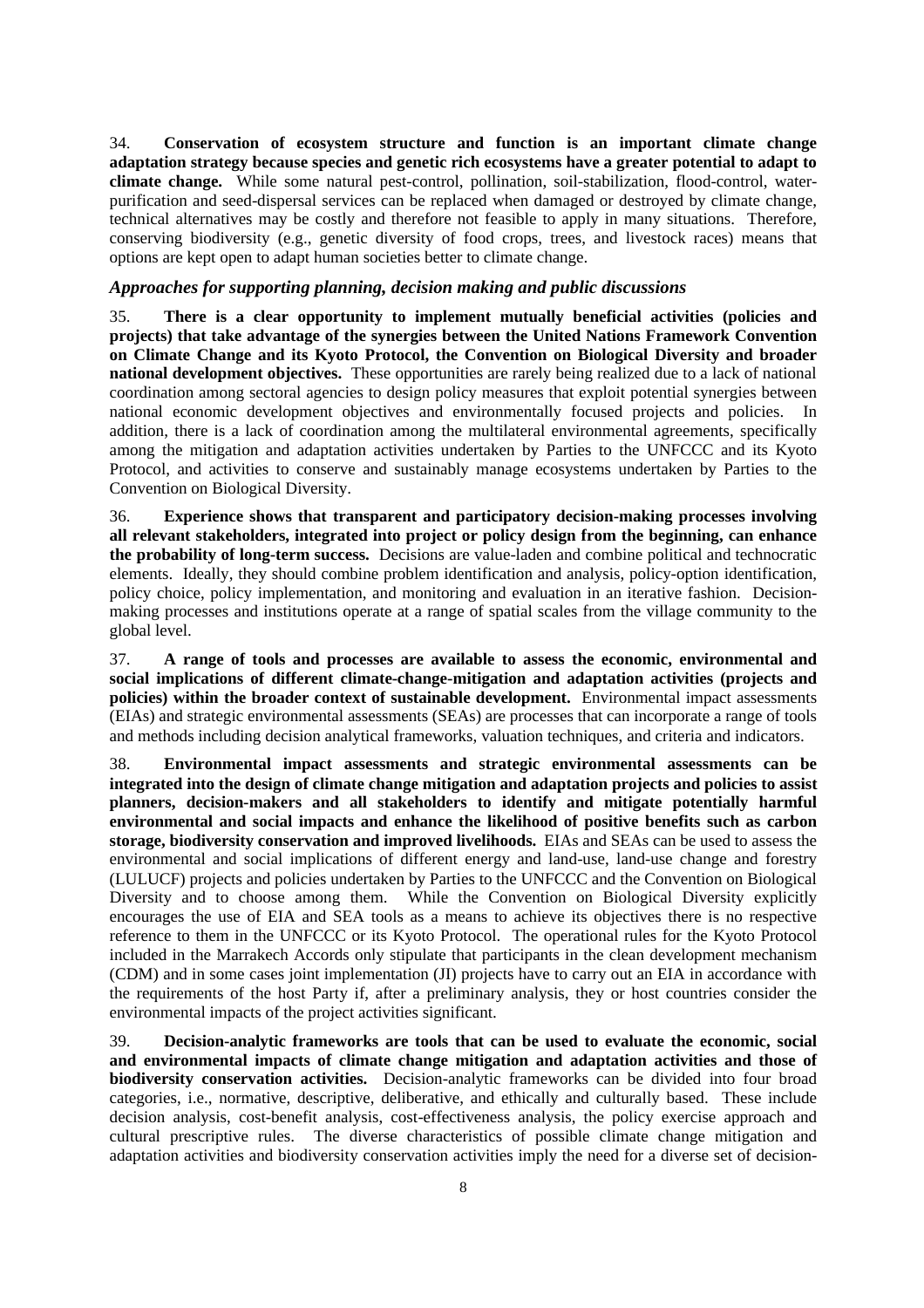analytic frameworks and tools so those most relevant to the decision-making can be selected and applied, e.g., if cost-effectiveness is the most important decision criteria this would suggest conducting a cost effectiveness analysis. Use of decision-analytic frameworks prior to implementing a project or a policy, can help address a series of questions that should be part of the project or policy design.

40. **Methods are available to determine changes in the use and non-use values of ecosystem goods and services from climate-change-mitigation and adaptation activities.** The concept of total economic value is a useful framework for assessing the utilitarian value of both the use and non-use values of ecosystem goods and services now and in the future. The use values arise from direct use (e.g., provisioning of food), indirect use (e.g., climate regulation) or option values (e.g., conservation of genetic diversity), where-as the non-use values include existence values<sup>7</sup>. Valuation techniques can be used to assess the "economic" implications of changes in ecological goods and services resulting from climate change mitigation and adaptation, as well as biodiversity conservation and sustainable use, activities. In contrast, the non-utilitarian (intrinsic) value of ecosystems arises from a variety of ethical, cultural, religious and philosophical perspectives cannot be measured in monetary terms. Hence, when a decisionmaker assesses the implications of the possible alteration of an ecosystem, it is important that they are aware of the utilitarian and non-utilitarian values of the ecosystem.

41. **Without a set of minimum common international environmental and social standards, climate-change-mitigation projects could flow to countries with minimal or non-existent standards, adversely affecting biodiversity and human societies.** If agreed internationally, such standards could be incorporated into national planning efforts. Furthermore, the Marrakech Accords affirm that it is the host Party's prerogative to confirm whether a CDM project assists in achieving sustainable development.

42. **National, regional and possibly international systems of criteria and indicators are needed for monitoring and evaluating the impact of climate change and to assess the impacts of climate change mitigation and adaptation activities on biodiversity and other aspects of sustainable development.** An important aspect of monitoring and evaluation is the choice of suitable criteria and indicators, which should be, whenever possible, meaningful at the site, national and possibly international level, as well as consistent with the main objectives of the project or policy intervention. Criteria and indicators consistent with national sustainable development objectives are to some degree available. For example, many international processes (e.g., Ministerial Conference on the Protection of Forests in Europe) have developed or are currently developing specific biodiversity and sustainable development criteria and indicators in management guidelines for forestry that could be useful for afforestation, reforestation and conservation (avoided deforestation) projects and policies.

43. **A critical evaluation of the current criteria and indicators developed under the Convention on Biological Diversity, the Ministerial Conference on the Protection of Forests in Europe, and the many other national and international initiatives could assist in assessing their utility to evaluate the impact of activities undertaken by Parties to the UNFCCC and the Kyoto Protocol.** Such an evaluation would allow the presentation of an array of eligible standards and procedures for validation and certification that could enable national and international initiatives to select a scheme that best serves their project circumstances.

44. **Monitoring and evaluation processes that involve the communities and institutions most affected by climate change mitigation and adaptation activities and recognize that different spatial and temporal scales will be required to assess the implications of these activities, are likely to be the most sustainable.** Methods are available to monitor components of biodiversity at the local and regional scale, but few countries have an operational system in place. Determining the impact of climate-change projects and policies on biodiversity is, in some instances, likely to remain problematical given the long lag-time between the intervention and the response of the system.

 $7$  Where individuals are willing to pay to for the conservation of biodiversity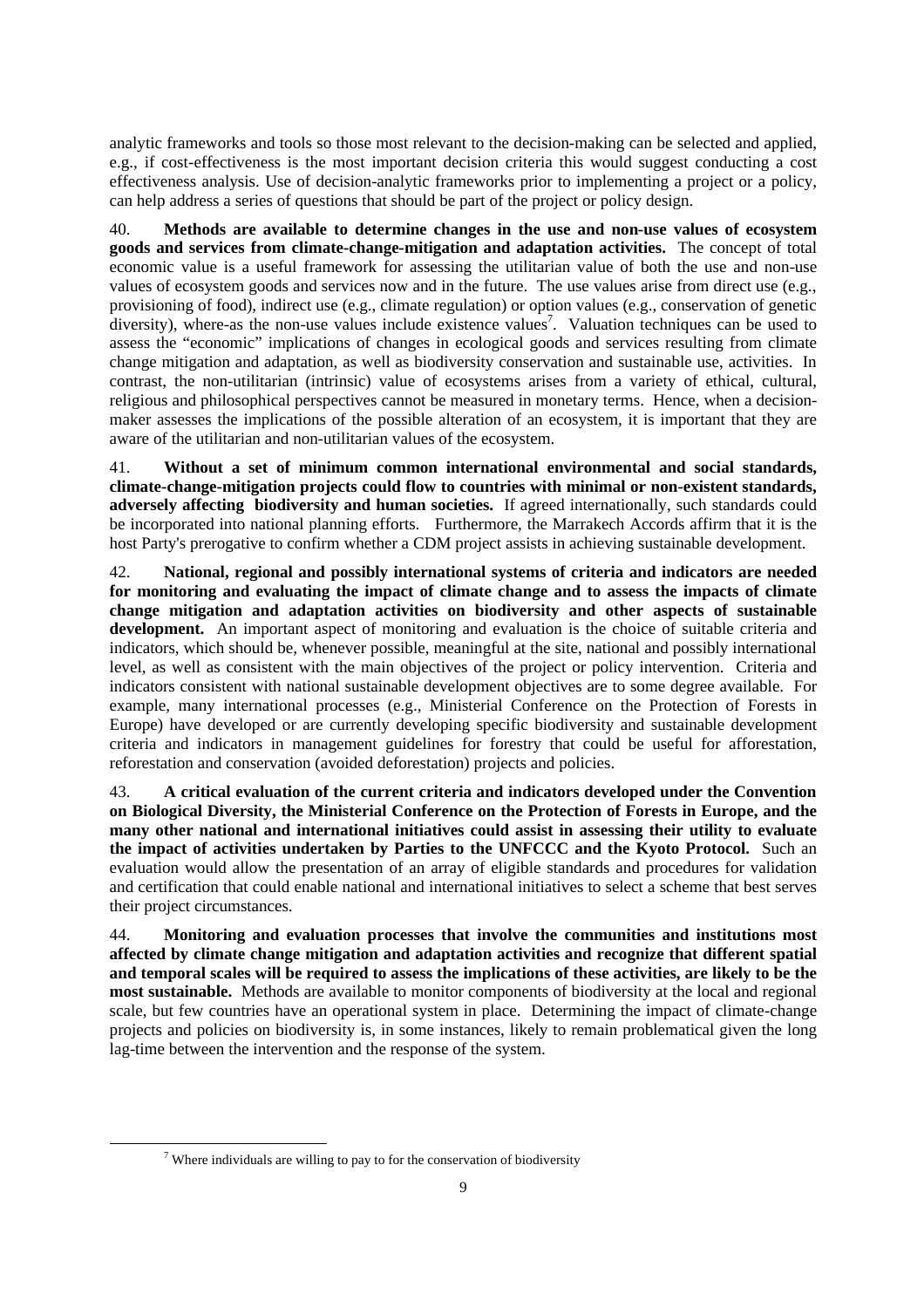### *Lessons learned from case-studies: harmonization of climate-change-mitigation and adaptation activities with biodiversity considerations*

45. **The individual and collective experience from several case-studies provides insights on key practical challenges and opportunities for improving the design of projects.** There are some lessons learned for the harmonization of climate-change-mitigation and adaptation activities with biodiversity considerations, based on analyses of 10 case-studies being implemented at various scales (site, regional, national). Some of these case-studies were pilot projects launched in anticipation of the Kyoto Protocol; others preceded the Kyoto discussion.

46. *Lesson 1***: There is scope for afforestation, reforestation, improved forest management and avoided deforestation activities to be harmonized with biodiversity conservation benefits.** It has to be noted that improved forest management and avoided deforestation are not eligible under the CDM. Improved conservation of biodiversity can occur through reforestation [Uganda-Netherlands/private investor 1, Romania 10]<sup>8</sup>; afforestation [Sudan 6, Romania 10], avoided deforestation [Costa Rica 2, Belize 5] and improved forest management [Belize 5]. These projects included specific design features to optimize conservation benefits, including the use of native species for planting, reduced impact logging to ensure minimal disturbance; and establishment of biological corridors. In addition, sustainable use of forest products and services was also secured through various incentive measures, particularly in the cases of Uganda/Netherlands, Costa Rica and Sudan [1, 2, 6]. Nevertheless, there is room for improvement in existing projects to further explore synergies between climate mitigation activities and biodiversity conservation; for example, the Mesoamerican Biological Corridor Project [8], originally conceived as a regional strategy for biodiversity conservation, and not to address climate change, clearly has significant potential and scope for mitigation and adaptation options to be designed into the particular national-level implementation of projects.

47. *Lesson 2***: The linkages between conservation and sustainable use of biodiversity with community livelihood options provides a good basis for projects supported under the Clean Development Mechanism to advance sustainable development.** In some cases, project "success" [Costa Rica, 2, Sudan, 6] stemmed from combining key local development and livelihood concerns with those relating to carbon sequestration and biodiversity conservation, where-as in one case [Uganda-Netherlands/private investor, 1] the restrictions imposed on the livelihoods of the local communities almost led to project failure.

48. *Lesson 3***: The neglect and/or omission of social, environmental and economic considerations can lead to conflicts which could undermine the overall success of carbon mitigation projects, and long-term biodiversity conservation.** For example, omission of social and environmental issues in the Uganda-Norway/private investor project [9] during planning and negotiation of agreements resulted in losses to key stakeholders; land conflicts which undermined the security of carbon credits for the investor, livelihood loss for local communities, and unsustainable forest management for the Ugandan forest authorities. This was also initially the case in the Uganda-Netherlands/private investor project [1], although later the project took a proactive approach to address these issues. Continued attention to economic and environmental considerations in Costa Rica [2] has proved to be useful for balancing the carbon and biodiversity objectives; after an initial period reforestation contracts were excluded because the higher financial rewards for these contracts over those for forest conservation were serving as a disincentive for conservation.

49. *Lesson 4***: Countries and key stakeholders need to have the necessary information, tools and capacity to understand, negotiate, and reach agreements under the Kyoto Protocol to ensure that the resulting projects are balanced with respect to environment, social and development goals.** The tensions between key stakeholders and wavering commitment to the agreement in the Uganda-Norway/private investor project [9] can be partly attributed to the asymmetry of information and understandings of their roles and responsibilities at the time of finalizing the deal. It is critical that all stakeholders understand the benefits and the costs of proposed interventions to each partner, including the

<sup>&</sup>lt;sup>8</sup> These numbers refer to the relevant case-study in chapter 6 of the report.